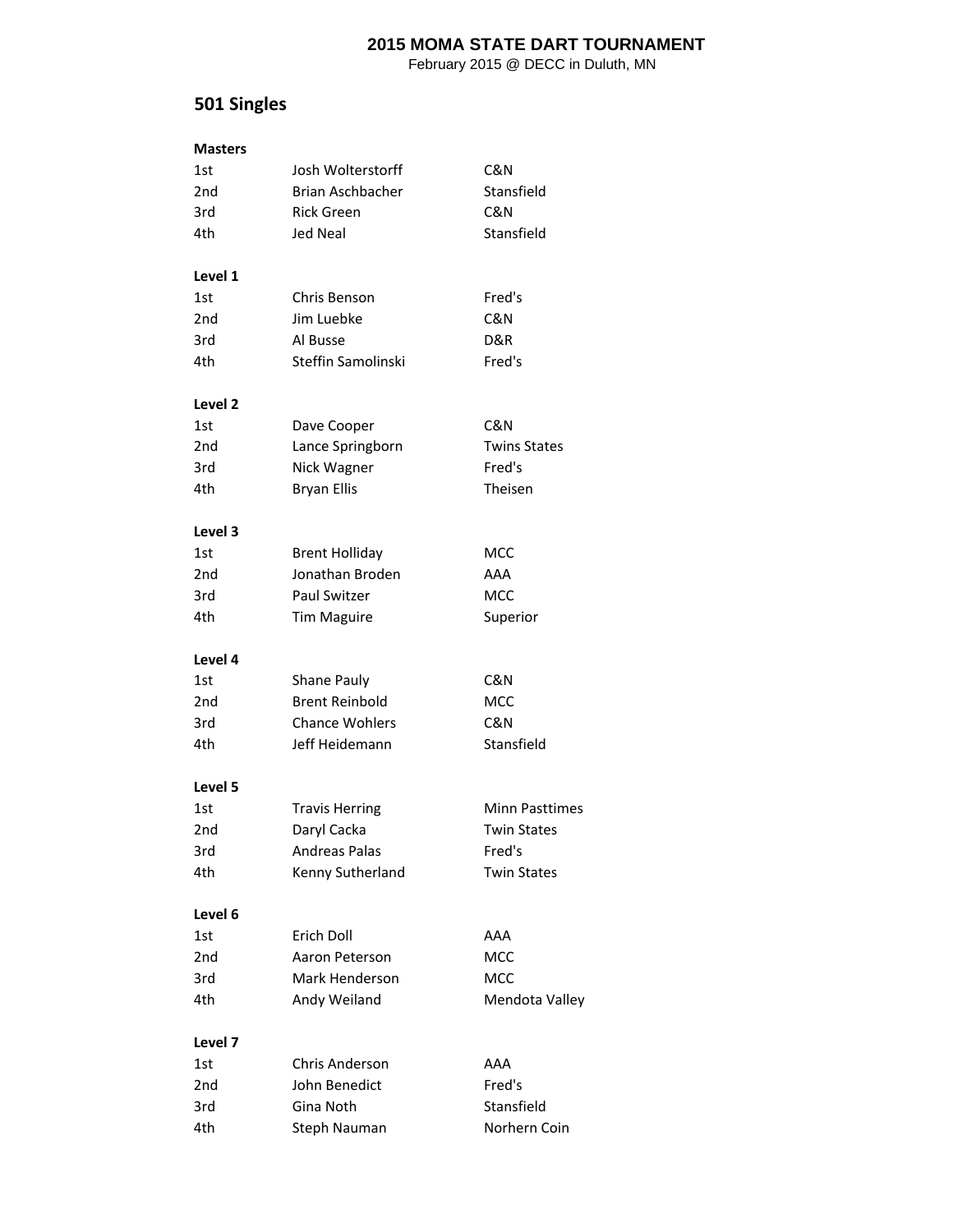February 2015 @ DECC in Duluth, MN

#### **501 Doubles**

| <b>Masters</b>  |                       |                           |
|-----------------|-----------------------|---------------------------|
| 1st             | Going Hoggin'         | MCC                       |
| 2 <sub>nd</sub> | Green/Wolterstorff    | <b>C&amp;N Sales</b>      |
| 3rd             | Ekern/Neal            | Stansfield                |
|                 |                       |                           |
| Level 1         |                       |                           |
| 1st             | Jon & Dan             | Superior                  |
| 2 <sub>nd</sub> | Tibbits/Knuth         | Northwest Coin            |
| 3rd             | Jack 1                | <b>MCC</b>                |
| 4th             | Kuipers/Vokoun        | D&R Star                  |
| Level 2         |                       |                           |
| 1st             | Bielejeski/Pauly      | C&N                       |
| 2nd             | Ellis/Herring         | Theisen                   |
| 3rd             | Noth/Smith            | Stansfield                |
| 4th             | Gregoire/Johnson      | <b>MCC</b>                |
| Level 3         |                       |                           |
| 1st             | Smitty's              | Fred's                    |
| 2nd             | Doll x 2              | AAA                       |
| 3rd             | <b>Barb And Don</b>   | <b>Twin States</b>        |
| 4th             | Goetz/Winter          | C&N                       |
|                 |                       |                           |
| Level 4         |                       |                           |
| 1st             | Nelson/Tschida        | <b>MCC</b>                |
| 2 <sub>nd</sub> | Anderon/Reinbold      | <b>MCC</b>                |
| 3rd             | The Killers           | Superior                  |
| 4th             | Heidemann/Noth        | Stansfield                |
| Level 5         |                       |                           |
| 1st             | Darrell & Joe         | <b>Minnesota Pastimes</b> |
| 2nd             | Who Darted            | MCC                       |
| 3rd             | Anderson/Malecha-Tupy | AAA                       |
| 4th             | Miller/Meuwissen      | <b>C&amp;N Sales</b>      |
|                 |                       |                           |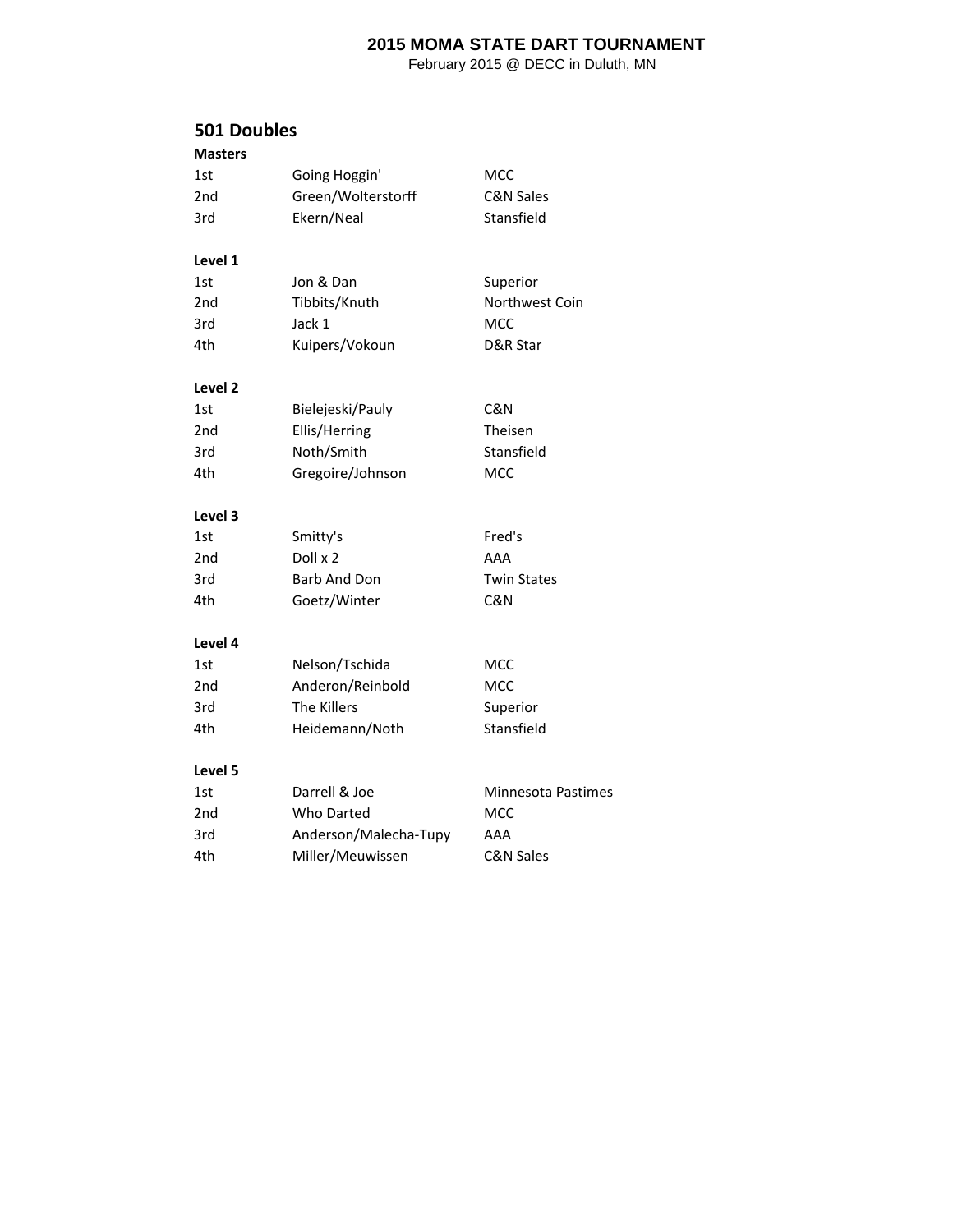February 2015 @ DECC in Duluth, MN

# **Ckt Singles**

| <b>Masters</b> |
|----------------|
|----------------|

| 1st                | <b>Matt Gervais</b>   | MCC                |
|--------------------|-----------------------|--------------------|
| 2 <sub>nd</sub>    | <b>Greg Brock</b>     | Theisen            |
| 3rd                | Jed Neal              | Stansfield         |
| 4th                | <b>Rick Green</b>     | C&N                |
|                    |                       |                    |
| Level 1            |                       |                    |
| 1st                | Randy Schave          | Northern Amus      |
| 2 <sub>nd</sub>    | George Knuth          | Northwest Coin     |
| 3rd                | Matt Zarda            | Fred's             |
| 4th                | Steffin Samolinski    | Fred's             |
| Level <sub>2</sub> |                       |                    |
| 1st                | <b>Blaise Deckert</b> | Valley Video       |
| 2nd                | <b>Justin Lavelle</b> | Fred's             |
| 3rd                | Dan Bauer             | Superior           |
| 4th                | Jonathan Broden       | AAA                |
|                    |                       |                    |
| Level 3            |                       |                    |
| 1st                | Darrin Barker         | <b>MCC</b>         |
| 2nd                | De wey Nauman         | Northwest Coin     |
| 3rd                | Jeff Heidemann        | Stansfield         |
| 4th                | Mark Skorjanec        | <b>Minn Past</b>   |
|                    |                       |                    |
| Level 4            |                       |                    |
| 1st                | Mike Winters          | C&N                |
| 2 <sub>nd</sub>    | <b>Shaun Pike</b>     | Northern Amus      |
| 3rd                | <b>Travis Herring</b> | <b>Minn Past</b>   |
| 4th                | <b>Tina Deckert</b>   | Valley Video       |
| Level 5            |                       |                    |
| 1st                | Matt Rostollan        | MCC                |
| 2 <sub>nd</sub>    | Kenny Sutherland      | <b>Twin States</b> |
| 3rd                | <b>Andreas Palas</b>  | Fred's             |
| 4th                | Gina Noth             | Stansfield         |
|                    |                       |                    |
| Level 6            |                       |                    |
| 1st                | Mike Cook             | AAA                |
| 2 <sub>nd</sub>    | Cody Degroot          | AAA                |
| 3rd                | <b>Steve Wagner</b>   | Fred's             |
| 4th                | Shane Bollin          | <b>Twin States</b> |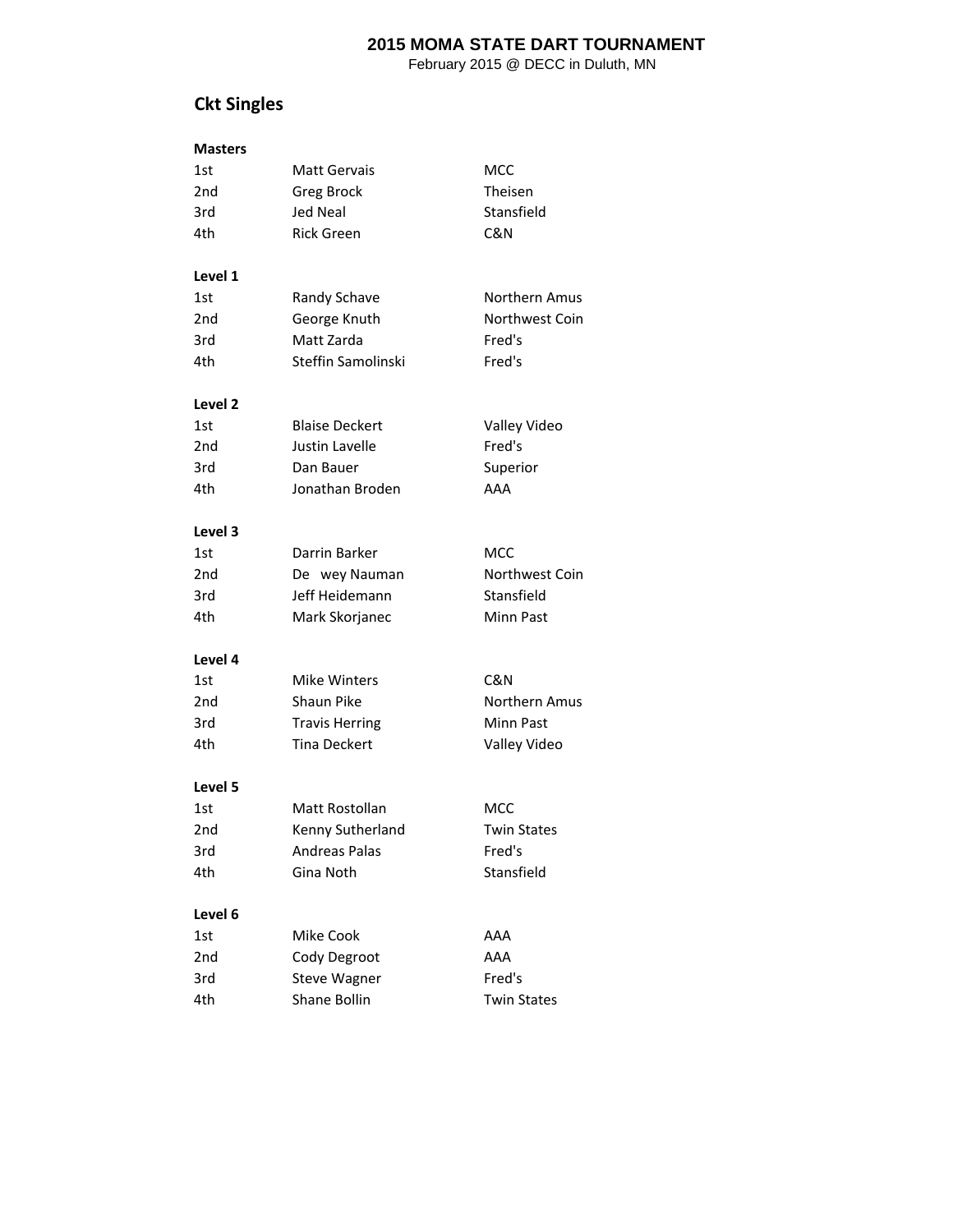February 2015 @ DECC in Duluth, MN

#### **Ckt Doubles**

#### **Masters**

| 1st     | Going Hoggin'          | MCC                  |
|---------|------------------------|----------------------|
| 2nd     | <b>Team Monster</b>    | MCC                  |
| 3rd     | Ebony & Ivory          | MCC                  |
| Level 1 |                        |                      |
| 1st     | Tibbits/Knuth          | Northwest Coin       |
| 2nd     | Anderson/Anderson      | Northwest Coin       |
| 3rd     | Steve & Jeremy         | Northwest Coin       |
| 4th     | Langner/Van Duyse      | Stansfield           |
| Level 2 |                        |                      |
| 1st     | Sinz/Klein             | Stansfield           |
| 2nd     | Jeff & Bryan           | <b>Minn Pastimes</b> |
| 3rd     | Schmitz/Classen        | <b>MCC</b>           |
| 4th.    | Kuehn/Langer           | Stansfield           |
| Level 3 |                        |                      |
| 1st     | Bielejeski/Pauly       | C&N                  |
| 2nd     | Serum/Winter           | Stansfield           |
| 3rd     | Mark & Bobby           | <b>Minn Pastimes</b> |
| 4th     | <b>Magestic Ponies</b> | <b>MCC</b>           |
| Level 4 |                        |                      |
| 1st     | The Vous Crew          | MCC                  |
| 2nd     | Leubke/Knight          | C&N                  |
| 3rd     | Gressman/Switzer       | MCC                  |
| 4th     | Chico And Lori         | Twin StatesSLevel 6  |
| Level 5 |                        |                      |
| 1st     | Nick & Kenny           | <b>Twin States</b>   |
| 2nd     | Dewey & Steph          | Northwest Coin       |
| 3rd     | Travis & Kyle          | <b>Minn Pastimes</b> |
| 4th     | Odegard/Dock           | Stansfield           |
| Level 6 |                        |                      |
| 1st     | Smitty's 1             | Fred's               |
| 2nd     | <b>Flight School</b>   | Superior             |
| 3rd     | Proctor/Dahl           | Stansfield           |
| 4th     | Melody Mill 2          | Fred's               |
| Level 7 |                        |                      |
| 1st     | Degroot/Cook           | AAA                  |
| 2nd     | Ziemann/Kopischke      | Dean/Superior        |
| 3rd     | <b>Team Cream</b>      | <b>Twin States</b>   |
| 4th     | Pit Stop Bar           | MCC                  |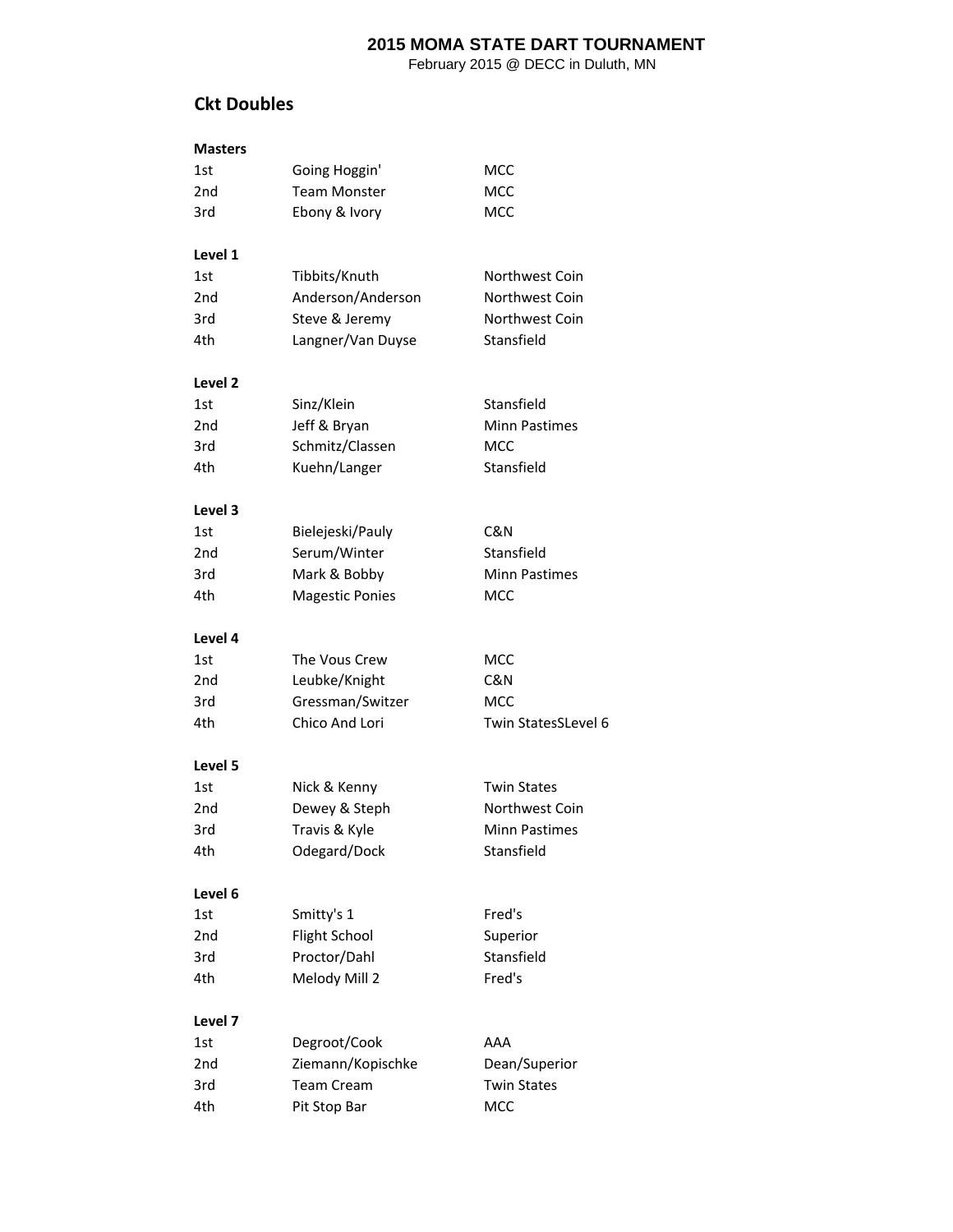February 2015 @ DECC in Duluth, MN

### **501 Team**

| Level 1         |                          |               |
|-----------------|--------------------------|---------------|
| 1st             | Foster Bar               | Stansfield    |
| 2 <sub>nd</sub> | <b>Cell Block Gamers</b> | Stansfield    |
| 3rd             | Team Budweiser           | <b>MCC</b>    |
| Level 2         |                          |               |
| 1st             | Tami's It's All Good     | C&N           |
| 2 <sub>nd</sub> | <b>Rec Hall Wreckers</b> | Stansfield    |
| 3rd             | Cocktail Cage            | Fred's        |
| Level 3         |                          |               |
| 1st             | 6 Balls And A Cherry     | Stansfield    |
| 2 <sub>nd</sub> | Smitty's 1 501           | Fred's        |
| 3rd             | <b>Monkey Brothers</b>   | D&R           |
| Level 4         |                          |               |
| 1st             | Tip Top A                | Donivan's     |
| 2 <sub>nd</sub> | Manitou                  | <b>MCC</b>    |
| 3rd             | Smitty's Outback         | Fred's        |
| Level 5         |                          |               |
| 1st             | The Honey Badgers        | Dean Superior |
| 2 <sub>nd</sub> | Shakopee Sharp Shooters  | Mendota       |
| 3rd             | <b>Scott Rew Team</b>    | D&R           |